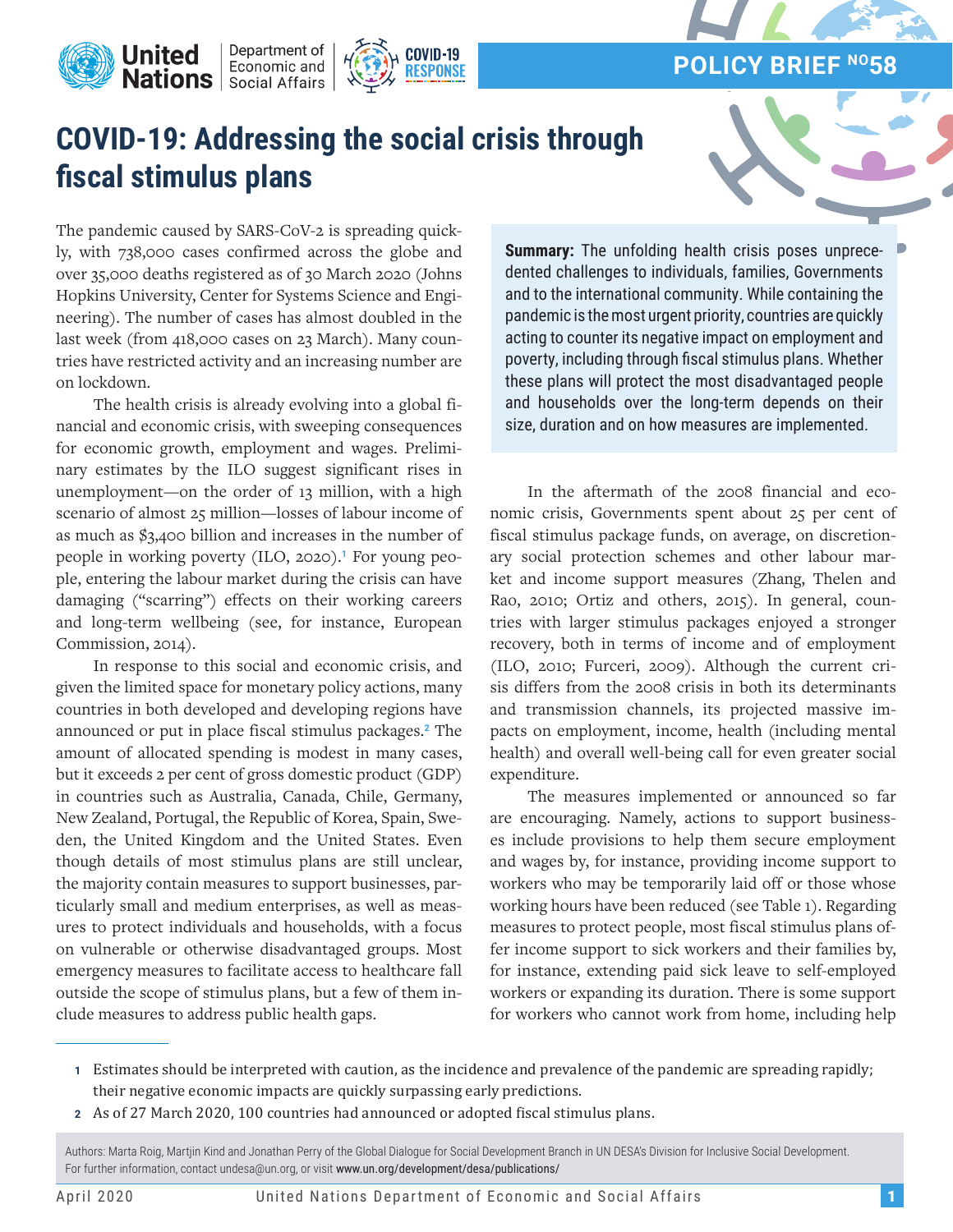## **Social protection and other income support measures in announced fiscal stimulus packages**

| <b>Type of measure</b>                                                          | <b>Concrete actions</b>                                                                                                                                                                                                                                                                                    |
|---------------------------------------------------------------------------------|------------------------------------------------------------------------------------------------------------------------------------------------------------------------------------------------------------------------------------------------------------------------------------------------------------|
| Measures to support businesses, with a focus on<br>small and medium enterprises | Securing workers' jobs and incomes by introducing or expanding<br>support to laid-off workers or those whose wages are cut; training<br>programmes.                                                                                                                                                        |
| Measures to protect individuals and households                                  | Expanding income support to sick workers and their families;<br>extending or easing access to unemployment benefits; supporting<br>workers who cannot work from home, including through offering<br>care options; easing access to targeted benefits or providing a one-<br>off universal income transfer. |
| Measures to strengthen public health systems                                    | Increasing health spending. <sup>a</sup>                                                                                                                                                                                                                                                                   |

Source: News outlets, Government websites and IMF Policy Responses to COVID-19 tracker, available from https://www.imf.org/en/Topics/imf-and-covid19/Policy-Responses-to-COVID-19.

**a** Most emergency health care measures fall outside the scope of stimulus plans; only a few include measures to address public health gaps.

with caring responsibilities. Many plans extend access to unemployment benefits to workers who are not covered, ease access to benefits or help to ensure that families can stay in their homes (by suspending evictions, for instance).

Responses are different depending on context. Countries like Brazil, China, Colombia, Indonesia and Malaysia are planning to increase payments or facilitate access to their social assistance programmes. Overall, more than 50 new social assistance programmes have been put in place in response to this crisis (Gentilini and others, 2020). A few countries and areas are considering a onetime universal income transfer: Hong Kong, SAR of China, is planning to give every adult resident about \$1,200. A universal transfer is also being discussed in Canada, Singapore, the United Kingdom and the United States.

The effectiveness of these measures will depend on how fast they are put in place and on their implementation. In order to help reduce poverty and inequality, they must consider groups that are not included in contributory or other tax-funded protection schemes, including workers in informal employment and many migrants. Excessive administrative requirements and lack of information can hinder access, particularly by those people who are most in need. At the same time, aid to businesses may not be directed to protecting jobs, wages or working conditions unless strict, rules-based accountability measures are put in place to ensure that they do.

While these ad hoc measures will address short-term needs, most of them leave beneficiaries just as vulnerable to future shocks once they are removed. Comprehensive, universal social protection systems, when in place, play a much durable role in protecting workers and in reducing the prevalence of poverty, since they act as automatic stabilizers. That is, they provide basic income security at all times, thereby enhancing people's capacity to manage and overcome shocks. Scaling up existing systems is easier and faster than setting up new programmes. Investments in building and expanding social protection systems across Latin America and the Caribbean since 2000, for instance, cushioned the fallout from the 2008 crisis in the region, allowing households to cope and compensate for the contraction (World Bank, 2010). The current crisis should be used as an opportunity to address the inadequacy of social protection systems, establish social protection floors and scale up existing programmes.

The duration of stimulus efforts matters. If discretionary measures put in place at the onset of the crisis are suddenly withdrawn before a broad-based recovery in economic and employment growth, their primary beneficiaries can fall back into joblessness and poverty. In the aftermath of the 2008 crisis, many Governments in developed countries phased out fiscal stimulus measures and moved to fiscal austerity while unemployment was still growing, in 2010. Several countries reduced social spending, pursued reductions in health budgets that had started decades earlier, cut or capped public sector wages and increased taxation (mostly indirect taxes), as rising public debt generated political and financial stress. Many developing countries moved towards fiscal tightening as well. In a study of low-income countries, two thirds of them cut social expenditure, with social protection and education suffering the most (Kyrili and Martin, 2010). This move towards fiscal austerity, which in many cases became protracted, is estimated to have affected GDP growth and employment negatively(Ortiz and others, 2015). Clearly,